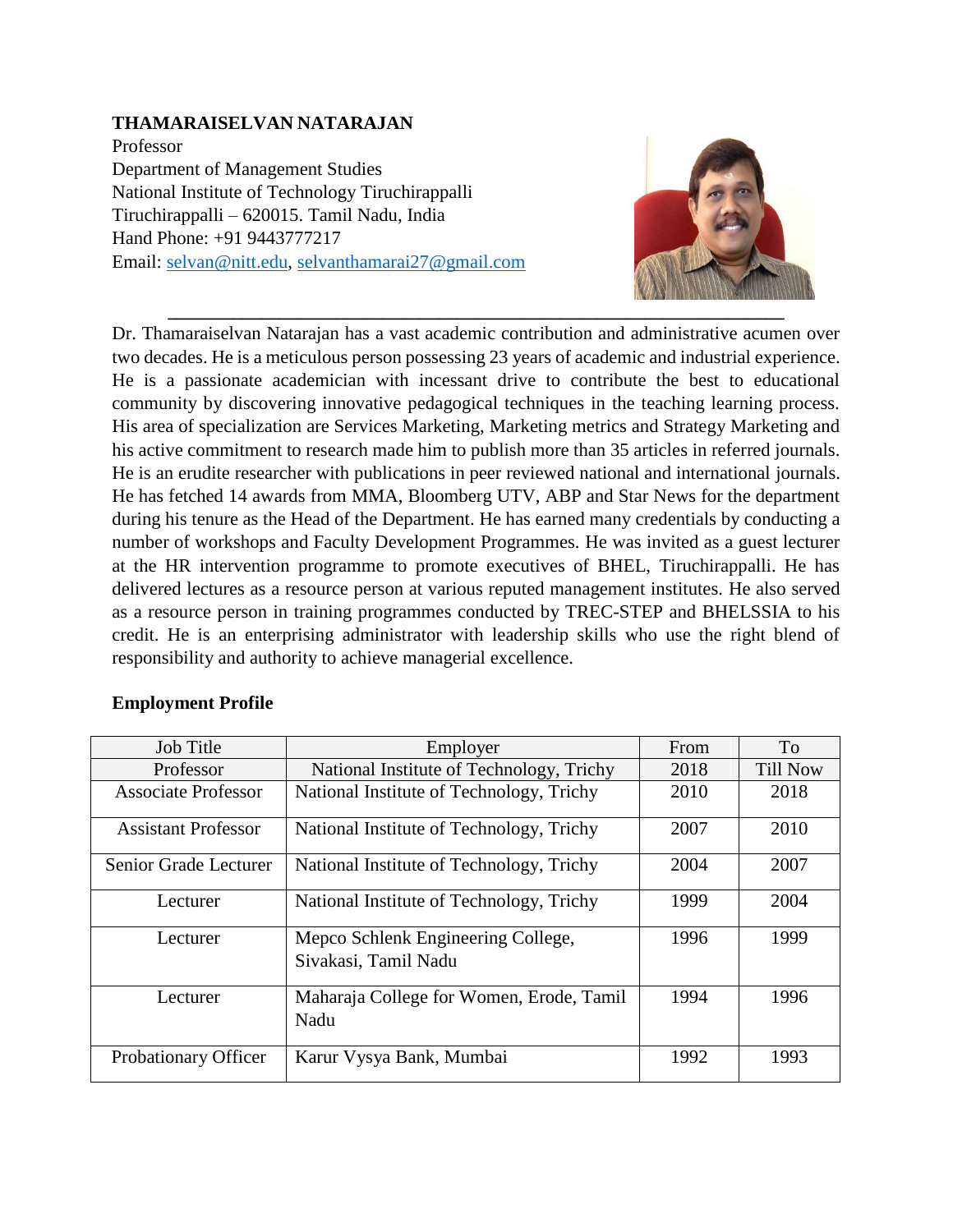### **Academic Qualifications**

| Examination                   | Board / University                                  | Year | Division/<br>Grade | Subjects                              |
|-------------------------------|-----------------------------------------------------|------|--------------------|---------------------------------------|
| PhD                           | National Institute of<br>Technology Tiruchirappalli | 2007 | I                  | <b>Services Marketing</b>             |
| M.Phil.                       | Alagappa University,<br>Karaikudi, Tamilnadu        | 2003 | I                  | <b>Brand Extension -</b><br>Marketing |
| <b>MBA</b>                    | Regional Engineering<br>College Tiruchirappalli     | 1992 |                    | Marketing                             |
| B.B.A.                        | Madurai Kamaraj University,<br>Madurai. Tamil Nadu  | 1990 |                    | <b>Business Administration</b>        |
| Higher<br>Secondary<br>School | Tamilnadu Board                                     | 1987 |                    | Maths, Science Group                  |

#### **Areas of Expertise**

- a) Marketing
- b) Services Marketing
- c) Marketing Research
- d) Strategic Marketing
- e) Marketing Metrics
- f) Marketing Analytics
- g) Digital Marketing
- h) Sales Management
- i) Brand Management

#### **Academic/Administrative Responsibilities within National Institute of Technology, Tiruchirappalli**

| Position              | Faculty/Department/Centre/Institution                      | From | Tо   |
|-----------------------|------------------------------------------------------------|------|------|
| Head of<br>Department | <b>Management Studies- NITT</b>                            | 2011 | 2014 |
| Associate Dean        | Administration-National Institute of<br>Technology, Trichy | 2007 | 2009 |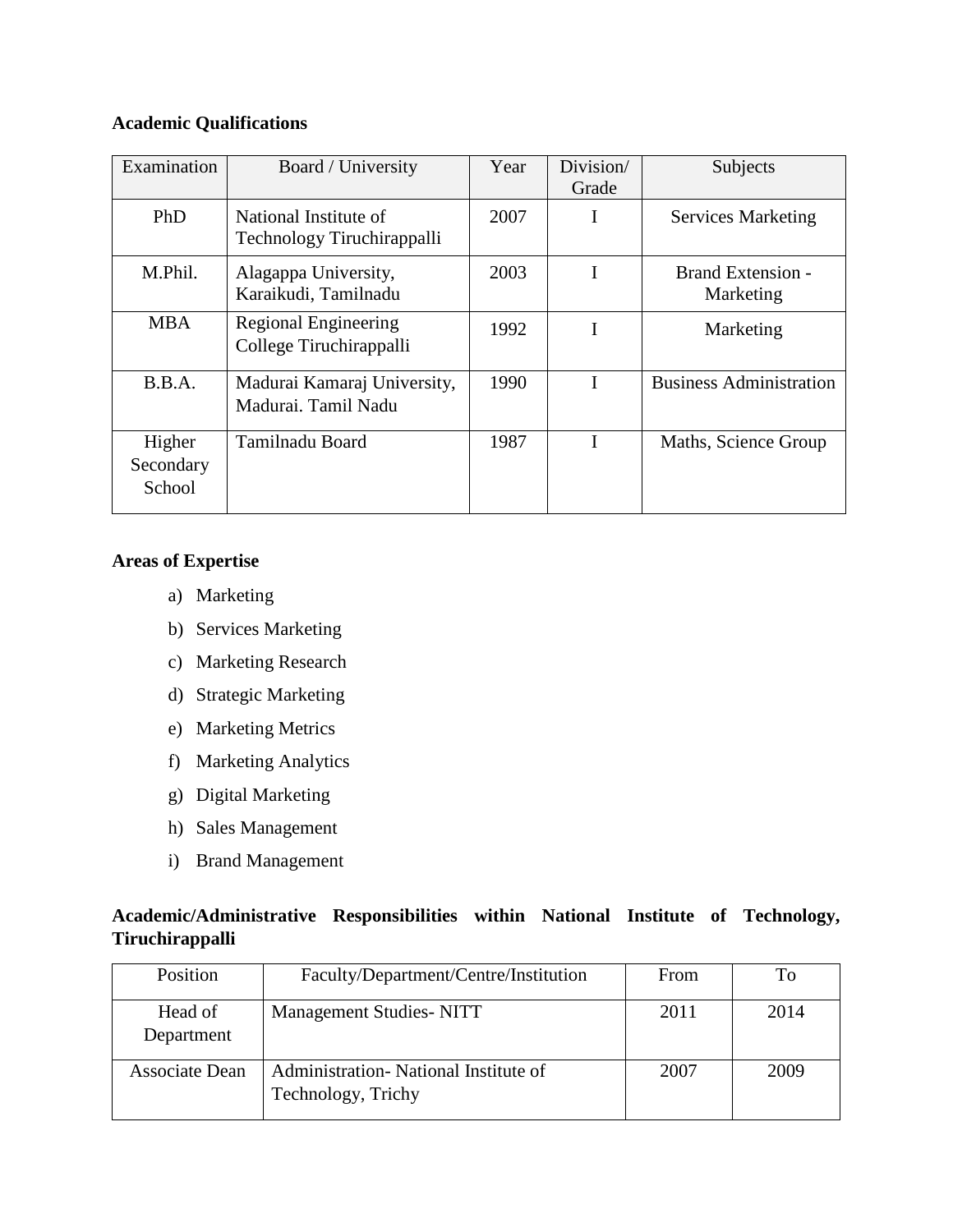| Treasurer   | Management Studies- NITT Alumni                            | 2004 | 2006      |
|-------------|------------------------------------------------------------|------|-----------|
|             | Association                                                |      |           |
| Secretary   | <b>Management Action Research Centre</b>                   | 2006 | 2010      |
| Member      | $6th Pay commission - Arrear Calculation$                  | 2009 | Till date |
| Member      | $\overline{6^{th}}$ Pay commission – pay implementation    | 2009 | Till date |
| Member      | House Keeping Services in Institute Zone in<br>NITT campus | 2010 | 2011      |
| Member      | Institute Day -announcement and programme<br>management    | 2012 | 2014      |
| Member      | Department Administrative council                          | 2012 | 2014      |
| Member      | NITT website development                                   | 2013 | 2014      |
| Member      | Golden Jubilee - annual report                             | 2013 | 2014      |
| Member      | Committee for uniform UG,PG curriculum                     | 2013 | 2014      |
| Member      | NBA – Documentation committee                              | 2013 | 2014      |
| Member      | <b>Strategic Implementation Committee</b>                  | 2013 | Till date |
| Coordinator | <b>MBA</b> admission                                       | 2008 | Till date |
| Member      | MIS Implementation - outsourcing committee                 | 2012 | Till date |

# **Academic/Administrative Responsibilities outside the University**

| Position                          | Institution                                                              | From | To        |
|-----------------------------------|--------------------------------------------------------------------------|------|-----------|
| Reviewer                          | Journal of Retailing and Consumer<br><b>Services</b>                     | 2017 | Till date |
| <b>Board of Studies</b><br>Member | Sri Krishna College of Engineering<br>and Technology, Coimbatore         | 2012 | Till date |
| Academic Auditor                  | Kalasilingam University                                                  | 2012 | Till date |
| <b>Board of Studies</b><br>Member | Kalasilingam University,<br>Karunya<br><b>University Business School</b> | 2011 | Till date |
| <b>Board of Studies</b><br>Member | technology,<br>college<br>of<br>Bannari<br>Coimbatore                    | 2011 | Till date |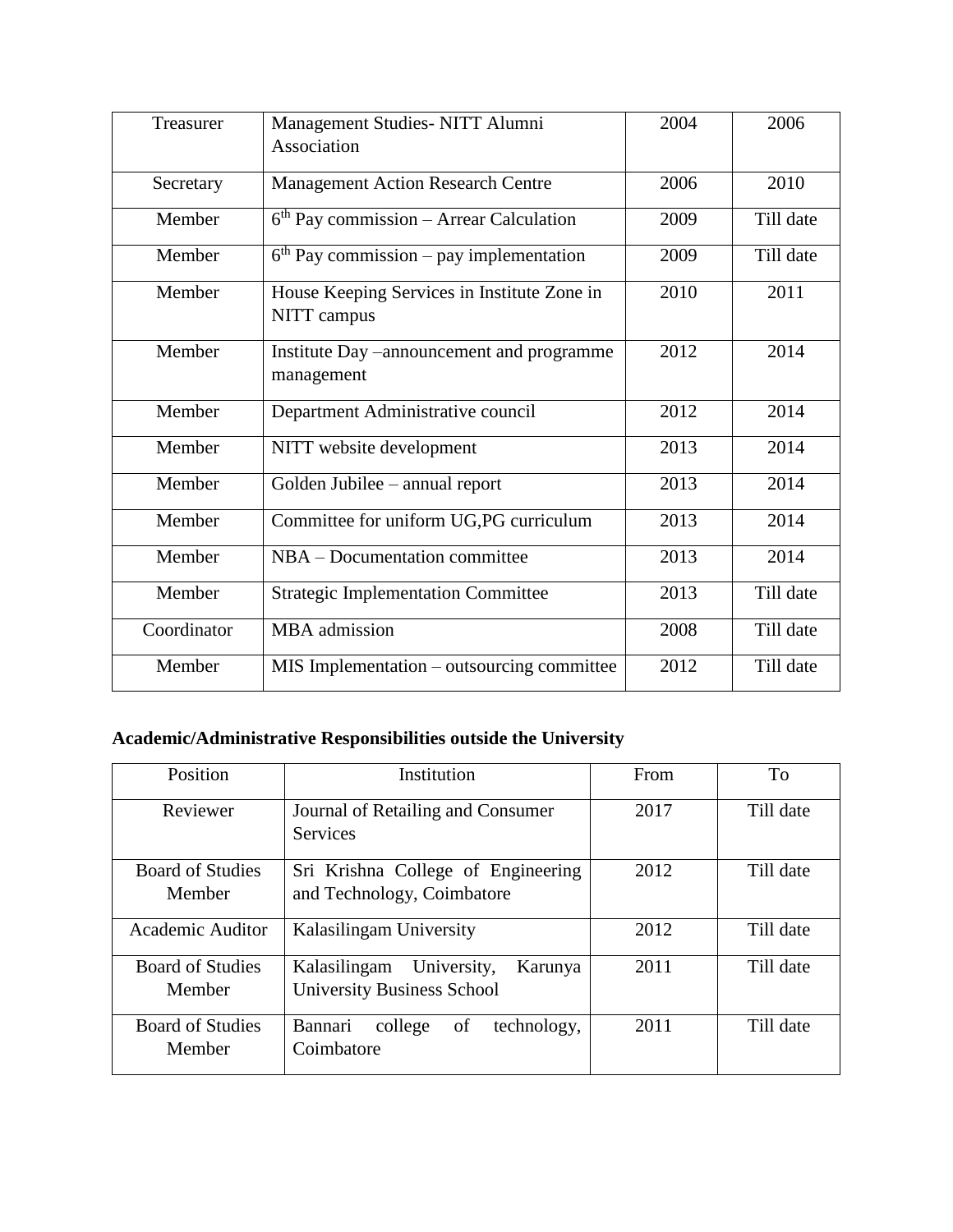| External member<br>Governing Council of Erode Builder<br>Educational Trust's Group of<br><b>Institutions</b> |                                                                                                                                                                                                                            | 2011 | Till date |
|--------------------------------------------------------------------------------------------------------------|----------------------------------------------------------------------------------------------------------------------------------------------------------------------------------------------------------------------------|------|-----------|
| External expert<br>member                                                                                    | Manonmaniam Sundaranar<br>University, Tirunelveli.                                                                                                                                                                         | 2011 | Till date |
| External expert<br>member                                                                                    | K.S.Rangaswamy College of<br>Technology, Tiruchenkodu, Erode                                                                                                                                                               | 2011 | Till date |
| External expert<br>member                                                                                    | Mepco Schlenk Engineering College,<br>Sivakasi.                                                                                                                                                                            | 2011 | Till date |
| <b>External Examiner</b>                                                                                     | Anna University, Alagappa<br>University, Bharathiyar University,<br>SRM University, VIT University,<br>Sathiyabama University,<br>Manormaniam Sundranar University,<br>Sardar Vallahabhai Patel Textiles and<br>Management | 2010 | Till date |
| Reviewer                                                                                                     | <b>Journal of Services Research</b>                                                                                                                                                                                        | 2010 | Till date |
| Reviewer                                                                                                     | International Journal on<br><b>Contemporary Management Research</b>                                                                                                                                                        | 2010 | Till date |
| Reviewer                                                                                                     | International Journal of Business and<br>Information                                                                                                                                                                       | 2010 | Till date |
| Reviewer                                                                                                     | International Journal of Business and<br>Management                                                                                                                                                                        | 2010 | Till date |
| Reviewer                                                                                                     | Benchmarking: An International<br>Journal                                                                                                                                                                                  | 2010 | Till date |
| <b>External Examiner</b>                                                                                     | Anna University, Alagappa<br>University, Bharathiyar University,<br>SRM University, VIT University,<br>Sathiyabama University,<br>Manormaniam Sundranar University,<br>Sardar Vallahabhai Patel Textiles and<br>Management | 2010 | Till date |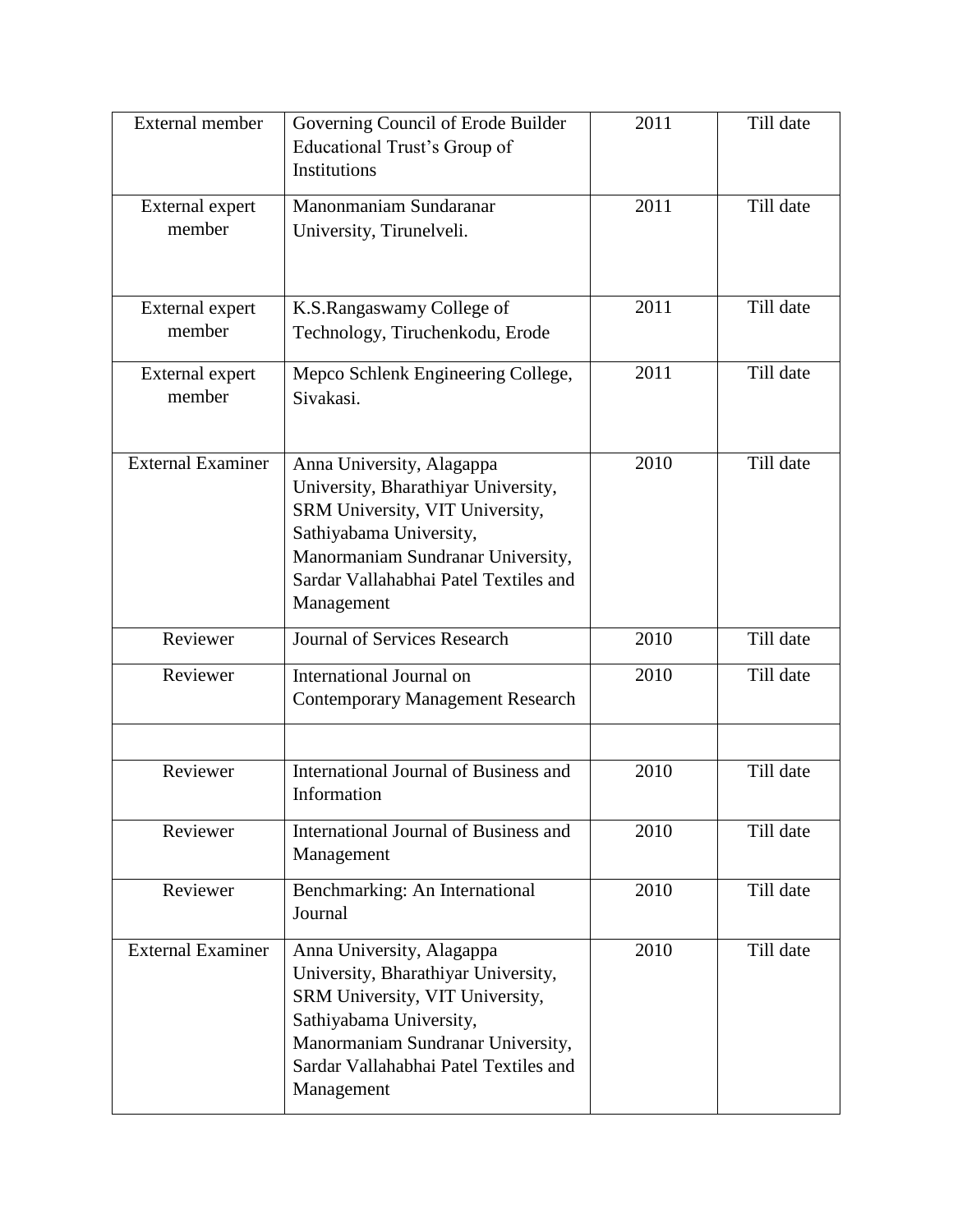| Organizing       | International conference on electronic | August 2007 | August 2007 |
|------------------|----------------------------------------|-------------|-------------|
| committee member | commerce, Administration, Society      |             |             |
|                  | and Education                          |             |             |
|                  |                                        |             |             |

## **Awards, Associateships etc.**

| Year of Award | Name of the Award                | <b>Awarding Organization</b>                      |  |
|---------------|----------------------------------|---------------------------------------------------|--|
| 2015          | <b>Distinguished Alumni</b>      | National Institute of Technology,                 |  |
|               | Award                            | Tiruchirappalli                                   |  |
| 2007          | <b>Best Reviewer Award</b>       | Contemporary Management Research - An             |  |
|               |                                  | International Journal                             |  |
| 2006          | <b>Best Paper Award</b>          | Academy of Taiwan Information Systems             |  |
|               |                                  | Research, Department of Marketing, Hong           |  |
|               |                                  | Kong Baptist University National Taipei           |  |
|               |                                  | University and Shih-Chien University,             |  |
|               |                                  |                                                   |  |
| 2005          | <b>Best paper Award-</b>         | PSG College of Technology                         |  |
|               | <b>Marketing session</b>         |                                                   |  |
| 1992          | <b>Meritorious Student Award</b> | <b>National</b><br>Institute<br>of<br>Technology, |  |
|               |                                  | Tiruchirappalli                                   |  |
|               |                                  |                                                   |  |

# **Consultancy**

| S. No. | Name of Organization                             | Year           | Funded       |
|--------|--------------------------------------------------|----------------|--------------|
|        |                                                  |                | Amount (Rs.) |
|        | <b>BHEL</b> (Design and delivery on topics like  | From $2012$ on | 10 lakhs     |
|        | creativity, risk taking, achievement motivation, | wards          |              |
|        | team building, strategic orientation) -Research  |                |              |
|        | and Consultancy                                  |                |              |
|        |                                                  |                |              |

# **Number of PhDs guided**

| S.No. | Name of the PhD Scholar | Title of PhD Thesis | Role(Supervisor/ | Year  |
|-------|-------------------------|---------------------|------------------|-------|
|       |                         |                     | Co-Supervisor)   |       |
|       |                         |                     |                  | Award |
|       |                         |                     |                  |       |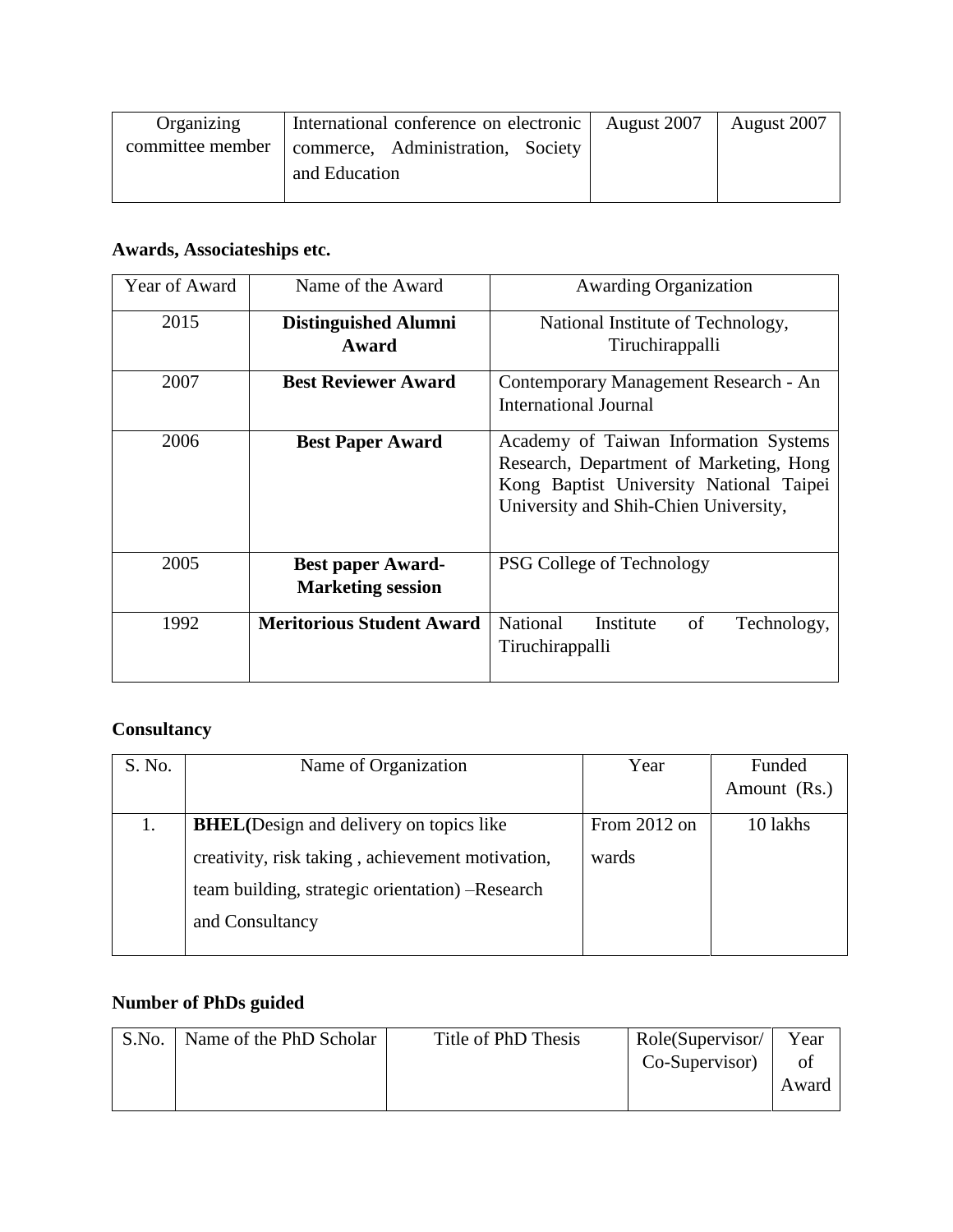| $\mathbf{1}$   | Saraswathy Arvind Rajah | Branding in IT<br>Employer<br>industry                                                    | Supervisor | 2010 |
|----------------|-------------------------|-------------------------------------------------------------------------------------------|------------|------|
| $\overline{2}$ | Sivagnanasundaram M     | Consumer Adoption of Self<br>Service<br>Technologies<br>in<br>Retail Banking"             | Supervisor | 2011 |
| 3              | Manigandan L            | framework<br>A<br>to<br>measure<br>overall risk of supply chain                           | Supervisor | 2011 |
| $\overline{4}$ | Janarthanan B           | Modelling the role of social<br>media                                                     | Supervisor | 2014 |
| 5              | Daniel Inbaraj J        | Study<br>A<br>Consumers<br>on<br>Attitude<br>Towards<br>Cause<br><b>Related Marketing</b> | Supervisor | 2017 |
| 6              | Thushara Srinivasan     | <b>Employee Branding</b>                                                                  | Supervisor | 2017 |
| $\overline{7}$ | Ande Raja Ambedkar      | <b>Brand Resonnance</b>                                                                   | Supervisor | 2018 |
| 8              | Dharunlingam            | Intention to use Mobile apps<br>and Chatbots                                              | Supervisor | 2018 |

# **Number of PhDs On-going**

| S.No. | Name of the PhD Scholar   | Area of Research                                              | Role(Supervisor/<br>Co-Supervisor) |
|-------|---------------------------|---------------------------------------------------------------|------------------------------------|
| 1.    | Thanigai Arul             | Technology acceptance Marketing<br>in Indian Airline Industry | Supervisor                         |
| 2.    | Arvind Rajah              | <b>Retail Analytics</b>                                       | Supervisor                         |
| 3.    | Iswariya P.M              | women in Indian<br>Portrayal of<br>advertising                | Supervisor                         |
| 4.    | Priya Verthini K          | Role of celebrities in Commodity<br><b>Branding</b>           | Supervisor                         |
| 5.    | Swaminanthan              | Governance of R&D projects                                    | Supervisor                         |
| 6.    | Monika Balakrishnan       | <b>Shopping Behaviour</b>                                     | Supervisor                         |
| 7.    | Mathangi Sri Ramachandran | <b>Chat Bots</b>                                              | Supervisor                         |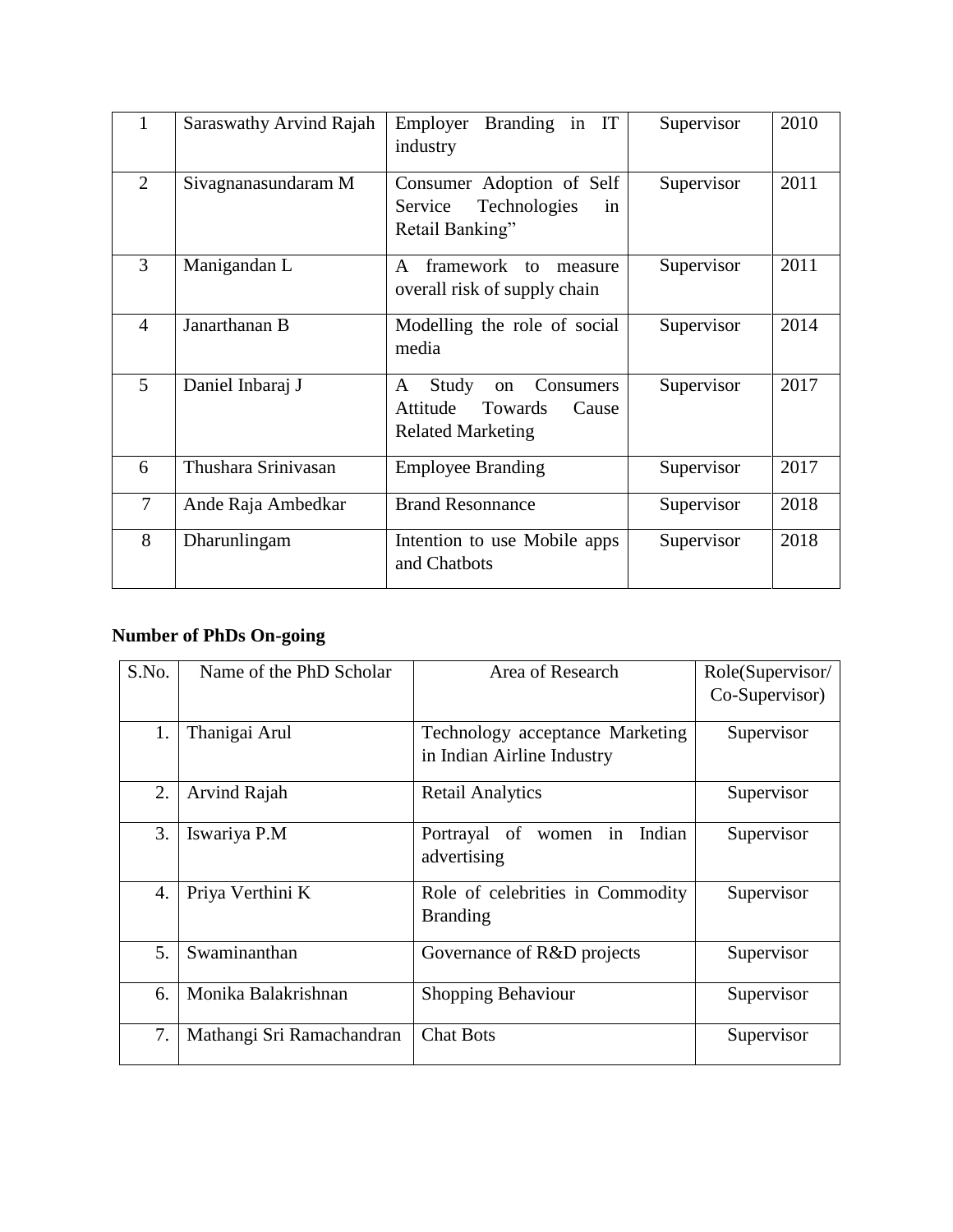#### **Projects guided at Postgraduate (MBA) level - 100 Publications**

#### **Refereed International Research Journals:**

- 1. **N. Thamaraiselvan**, B. Senthil Arasu, Gladys Stephen, & J. Daniel Inbaraj (2017). "Bollywood Industry in the Wake of Cost Cutting Measures: Role of Quality Cues on Brand Placements", Media Watch 8 (3) 311-326. DOI: 10.15655/mw/2017/v8i3/49149
- 2. Remya Lathabhavan, Senthil Arasu Balasubramanian and **Thamaraiselvan Natarajan** (in press),A Psychometric Analysis of the Utrecht Work Engagement Scale in Indian Banking Sector, Industrial and Commercial Training, 2017.
- 3. **Natarajan, T.,** Balasubramanian, S. A. & Kasilingam, D. L. (2017), "Understanding the intention to use mobile shopping applications and its influence on price sensitivity," Journal of Retailing and Consumer Services, Vol.37 No., pp.8-22.
- 4. **Thamaraiselvan, N.**, Arasu, B. S., & Inbaraj, J. D. (2017). "Role of celebrity in cause related marketing." International Review on Public and Nonprofit Marketing, 1-17. doi: 10.1007/s12208-017-0176-0
- 5. **Thamaraiselvan Natarajan** , Senthilarasu Balasubramaniam, Sridevi Periaya , Thushara Srinivasan (2017), "Identification of the clusters of employee brand using FIMIX-PLS and FCM." International Journal of Business Forecasting and Marketing Intelligence.
- 6. **Thamaraiselvan Natarajan** , Senthilarasu Balasubramaniam, Sridevi Periaya , Thushara Srinivasan (2017), "Relationship between Internal Branding, Employee Brand and Brand Endorsement." International Journal of Business and Management.
- 7. Punniyamoorthy M, Ande Raja Ambedhkar, **Thamaraiselvan Natarajan** (2017), "Brand Resonance Score for customer based brand equity model: An application in financial services(to be published)." Benchmarking: An International journal.
- 8. Ande Raja Ambedkar, Punniyamoorthy, M., **Thamaraiselvan, N** (2017). "Modeling Brand Resonance Score- An application in Financial Services", Journal of Modelling in Management.
- 9. **Thamaraiselvan Natarajan**, Senthilarasu B, Sridevi P, Thushara Srinivasan (2017), "Identification and analysis of employees branding typology using fuzzy c-means clustering." Benchmarking: An International journal.
- 10. **Thamaraiselvan Natarajan**, Senthilarasu B, Daniel Inbaraj J (2016), "A Journey of Cause Related Marketing from 1988 to 2016." International Journal of Business and Management, Vol. 11, Pgs: 247.
- 11. Senthilarasu B, Veera Ragavan J, **Thamaraiselvan Natarajan** (2016), "A Modified Approach for Information Systems Success in the Context of Internet Banking Using Structural Equation Modelling with R: An Empirical Study from India." International Journal of e-business research. Vol. 12, Pages: 26-43.
- 12. **Natarajan, Thamaraiselvan**; Balakrishnan, Janarthanan; Balasubramanian, Senthilarasu; Manickavasagam, Jeevananthan; "The State Of Internet Marketing Research (2005-2012):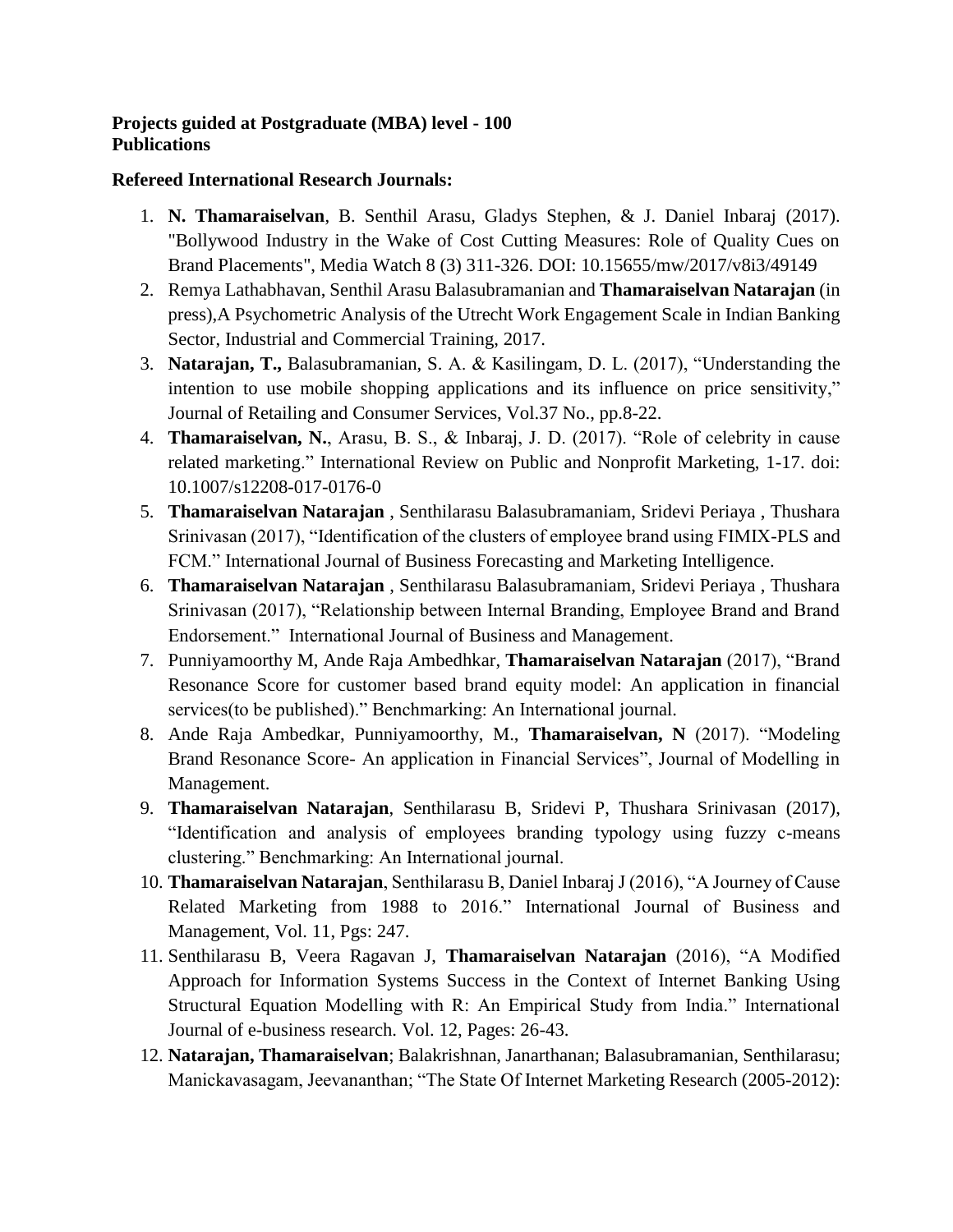A Systematic Review Using Classification and Relationship Analysis." International Journal of Online Marketing (IJOM), 3 (4), 43-67, 2014.

- 13. **Natarajan, Thamaraiselvan**; Balasubramanian, Senthilarasu; Balakrishnan, Janarthanan; Manickavasagam, Jeevananthan; "Examining Beliefs towards Social Media Advertisements among Students and Working Professionals: An Application of Discriminant Analysis." Australian Journal of Basic & Applied Sciences, Vol. 7 (8), 697- 705, 2013.
- 14. **Thamaraiselvan Natarajan**, Janarthanan Balakrishnan, Senthilarasu Balasubramaniam, Jeevananthan Manickavasagam; "Examining beliefs, values and attitudes towards social media advertisements: results from India." International Journal of Business Information Systems. 2014 (accepted for publication)
- 15. **Thamaraiselvan Natarajan**, Janarthanan Balakrishnan; "Multiple discriminant analysis of consumer response to social media advertisements in Facebook, LinkedIn, YouTube, and Twitter." International Journal of Internet Marketing and Advertising, 2014 (accepted for publication)
- 16. Senthil Arasu Balasubramanian, Jeevananthan Mancikavasagam, **Thamaraiselvan Natarajan**, Janarthanan Balakrishnan; "An Experimental analysis of forecasting high frequency data of matured and emerging economies stock index using data mining techniques." International Journal of Operational Research.2014 (accepted for publication)
- 17. Senthil Arasu Balasubramanian, Jeevananthan Mancikavasagam, **Thamaraiselvan Natarajan**, Janarthanan Balakrishnan; "Performances of data mining techniques in forecasting stock index – evidence from India and US." Journal of national science foundation Srilanka, 42 (2): 177–191, 2014. \*SCI impact factor.231
- 18. Lakshmi, Visalakshmi, **Thamaraiselvan** and Senthilarasu, "Assessing the Linkage of Behavioural Traits and Investment Decisions using SEM Approach," Int. Journal of Economics and Management  $7(2)$ :  $221 - 241$ ,  $2013$ .
- 19. Punniyamoorthy M, **Thamaraiselvan.N**, and Manigandan L, "Assessment of supply chain risk - Scale Development and Validation." Benchmarking: an International Journal. Vol. 20 No. 1, 79-105, 2013
- 20. Ramasamy, Murugesan; **Thamaraiselvan, Natarajan**, "Knowledge Sharing and Organizational Citizenship Behavior." Vol.18. 4 (Oct-Dec 2011): 278.
- 21. Manigandan L, **Thamaraiselvan.N**, and Punniyamoorthy M "An instrument to measure supply chain risk: establishing content validity." International Journal Network Enterprise Management vol.4, No.4, 2011.
- 22. Mohammad Abdi, PDD.Dominic, Alan G Downe,Siew-Phaik Loke, **Thamaraiselvan N**, " Aligning IT strategy with business strategy for competitive intelligence – A structure equation model." International journal of business excellence, Vol 6, No.4, 2013
- 23. **Thamaraiselvan.N**, Senthil Arasu.B, Sivagnanasundaram.M, "Behavioral intention towards mobile banking in India: The case of State Bank of India (SBI)." International Journal of E-Services and Mobile Applications., Vol 3, Issue 4, 2011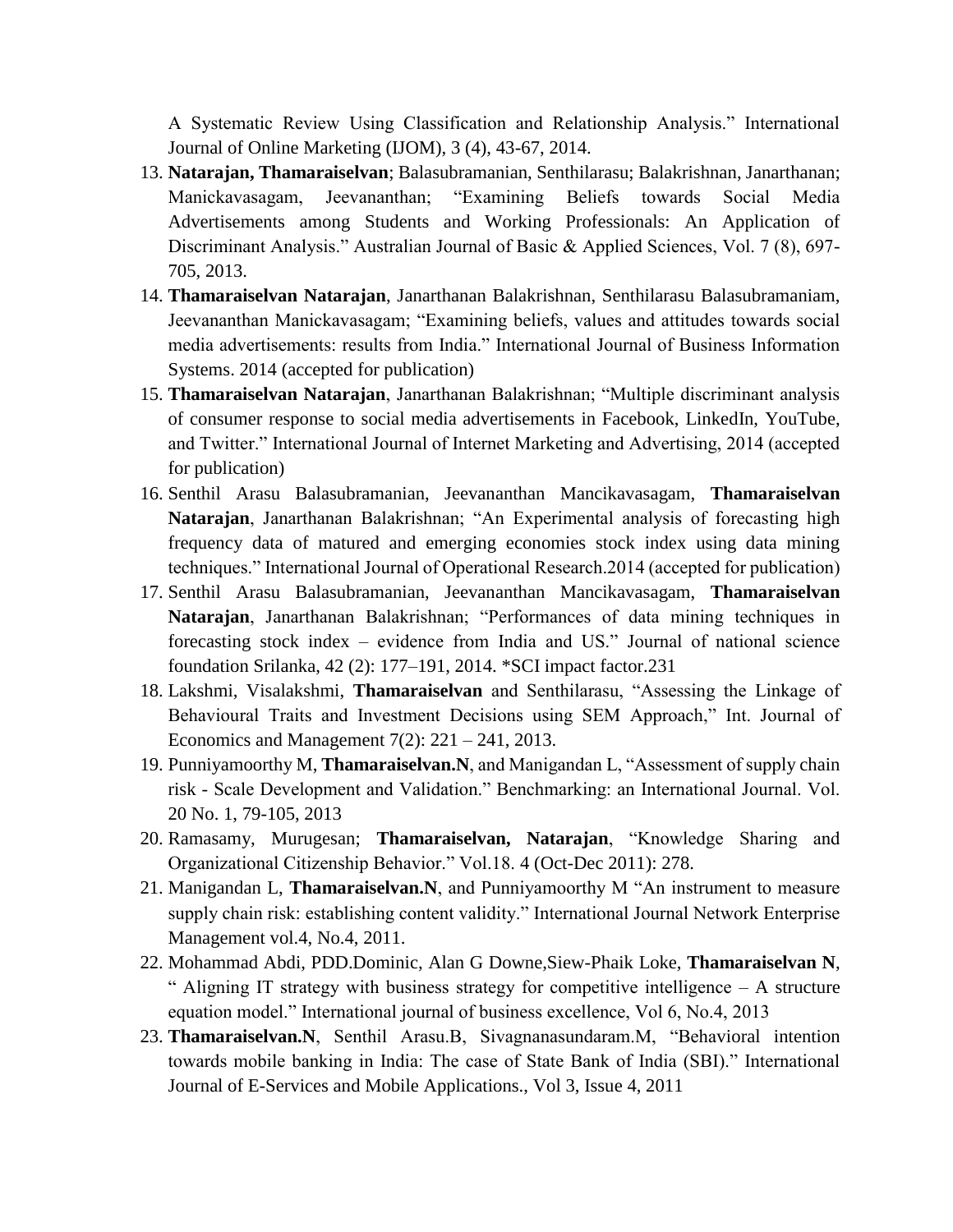- 24. **Thamaraiselvan.N**, Senthil Arasu.B, Sivagnanasundaram.M, "Role of existing channels on customer adoption of new channels: A case of ATM and Internet banking." The Electronic Journal of Information Systems in Developing Countries, Vol 45, No 1, 2011
- 25. **Thamaraiselvan. N** and R.Saraswathy "An Empirical Study of Employer Attractiveness in IT Industry: An Indian Perspective." International Journal of Indian Culture and Business Management (IJICBM) Vol 4, No.5, 2011
- 26. **Thamaraiselvan.N**, R.Saraswathy and M.Sivagnanasundaram (2011) "Snapshot of Personnel Productivity Assessment in Indian IT Industry." International Journal of Information Technology Project Management (IJITPM), 2(l) 48-61, 2011
- 27. **Thamaraiselvan.N**, Senthil Arasu.B, Sivagnanasundaram.M, "Customer's Choice amongst Self Service Technology (SST) Channels in Retail Banking: A Study Using Analytical Hierarchy Process (AHP)." Journal of Internet Banking and Commerce, Vol 15, No 2, 2010
- 28. **Thamaraiselvan.N**, R.Saraswathy, B.Senthil Arasu and M.Sivagnanasundaram, "Facades of Attractive Employer in Indian IT Industry: Existing Employee Perspective." International Journal of Human Capital and IT professionals (IJHCITP), 2(1). 2011
- 29. **Thamaraiselvan N** and Raja J, "How do consumers evaluate brand extensions Research finding from India." Journal of Services Research, Vol.8, No.1. 2008

#### **National Journals**

- 1. R. Saraswathy and **N. Thamaraiselvan**, "An Empirical Study of Most Attractive Employer in Indian IT Industry: Potential Employee Perspective." Sugyan, Volume II Issue I, Jan - June, 2010
- 2. **Thamaraiselvan N** and Raja J, (2007*),"* Customer evaluations of automated teller machines (ATMs) service encounter – An empirical model*."* Journal of Contemporary Management Research 1 (1): 52-71.
- 3. **Thamaraiselvan N** and Raja J, (2006), "Consumer evaluation of service brand extensions – An Indian perspective*."* PSG Journal of Management Research 1(1): 41-56.
- 4. **Thamaraiselvan N** and David Jawahar P.(2004). "Success Determinants of Brand extensions: An Indian perspective*."* The ICFAI Journal of Marketing Management, Vol.III, No.3:66-77.
- 5. **Thamaraiselvan N** and David Jawahar P. (2002). "Recruitment in the new age: Issues and Challenges." Kerala Personnel: 17-21.

### **Research papers published in Conferences International: Outside India**

1. Thamaraiselvan Natarajan, Senthil Arasu Balasubramanian, Dharun Lingam Kasilingam. (2016). Multi-group Analysis of Antecedents to the Intention to Use Mobile Shopping Applications between different device types. 32nd International Research Conference on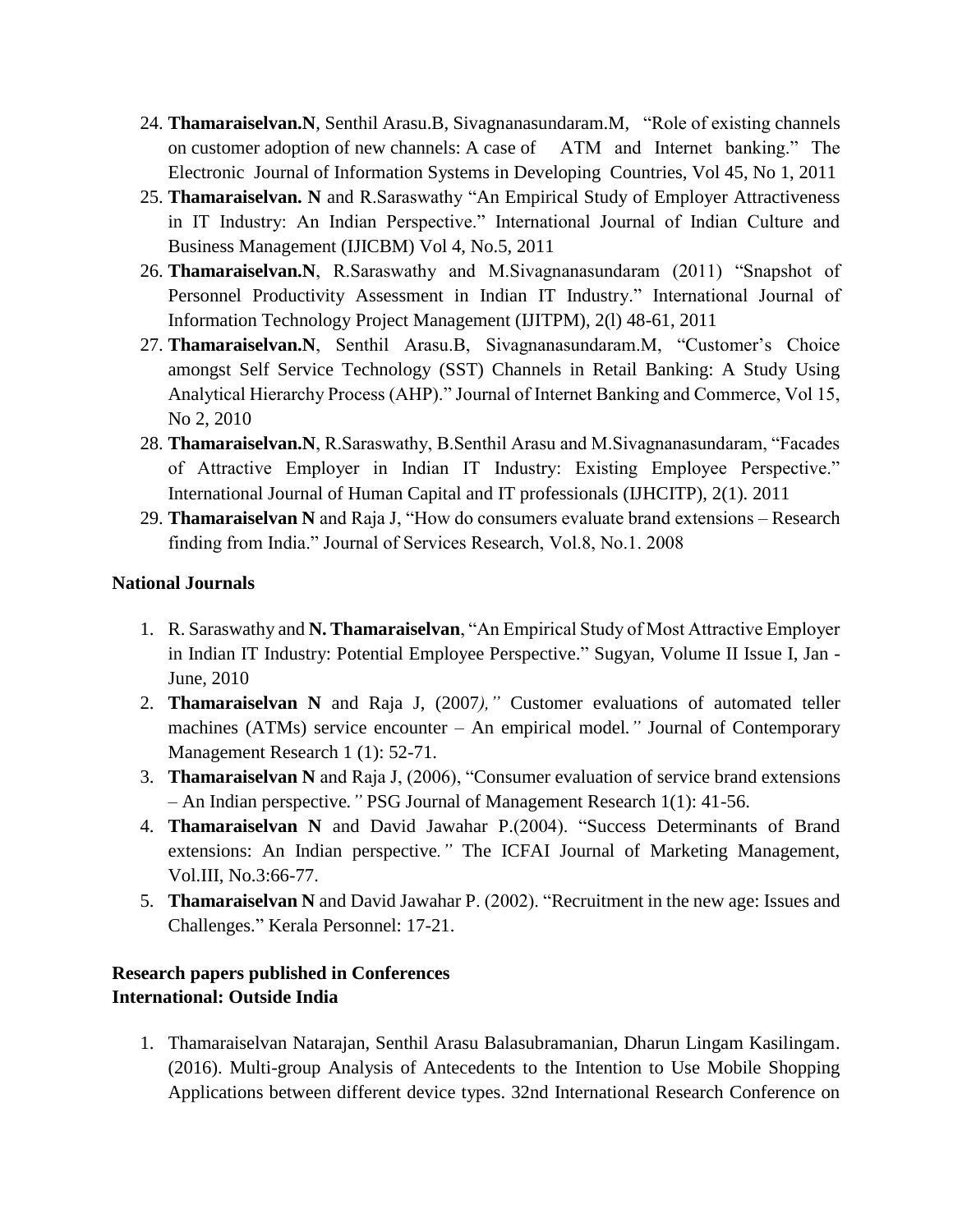Business, Economics and Social Sciences, IRC-2016 December 30-31, 2016 Dubai, U.A.E.

- 2. **Thamaraiselvan Natarajan**, Senthilarasu Balasubramanian, Saraswathy Aravinda Rajah and Sivagnanasundaram Manickavasagam*, "An Empirical Study of Employer Branding And Its Interrelated Constructs In The Indian IT Context."* International Journal of Arts & Sciences (IJAS) Conference for Academic Disciplines which will be held at Ryerson University, Toronto, Canada (May  $23 - 26$ , 2011). - Accepted for presentation.
- 3. **Thamaraiselvan N**. Punniyamoorthy M, Raja J, and Senthil Arasu B "Success *Determinants of Service Brand Extensions in India-An Empirical Study."* Paper presented at the international conference on marketing 2008 organised by ATINER (Athens institute for education and research) held at Athens, Greece, August 7-10, 2008.
- 4. **Thamaraiselvan N**, Raja J and Vishakarajan, *"How do consumers evaluate brand extensions? – Research findings from India."* Paper presented at the international conference on Business and Information 2006 organized by Academy of Taiwan Information Systems Research, Department of Marketing, Hong Kong Baptist University National Taipei University and Shih-Chien University, held at Singapore, July 12-14, 2006.

#### **International: In India**

- 1. **Thamaraiselvan Natarajan**, Senthil Arasu Balasubramanian, Dharun Lingam Kasilingam. (2017). The Moderating Role of Device Type and Age of Users on the Intention to Use Mobile Shopping Applications. North American Society for Marketing Education in India (NASMEI) Summer Marketing Conference. IIM Indore
- 2. **N.Thamaraiselvan**, J.Daniel Inbaraj, B.Senthil Arasu, A Literature Review on Cause Related Marketing, 2nd International Conference on Emerging Markets and Issues in Management, 19th -20th April 2013,VIT Business School, VIT University, Vellore, India.(ISBN: 978-93-5104-881-7)
- 3. **Thamaraiselvan.N** Senthil Arasu.B, Sivagnanasundaram.M (2010), "*Factors influencing consumer choice of SST channels in retail banking: An empirical study using AHP,"* Conference for Doctoral Research in Management, Nirma University, Ahmadabad.
- 4. **Thamaraiselvan.N** Senthil Arasu.B, Sivagnanasundaram.M (2010), "Service design using Taguchi's technique," Athenaeum 2010, Bharathidasan Institute of Management, Tiruchirappalli
- 5. **Thamaraiselvan.N**, Senthil Arasu.B, Sivagnanasundaram.M (2009), "*Determinants of SST usage in retail banking,"* 3rd Great Lakes NASMEI Marketing Conference, Chennai.
- 6. **N.Thamaraiselvan** and R.Saraswathy "*Potential hires perspective of employer attractiveness in IT & ITTES Industry*," (PABCET 2009).
- 7. **N.Thamaraiselvan** and R.Saraswathy, "*The Impact of Clearance Sales Store attributes on Store Loyalty," (*PABCET 2009).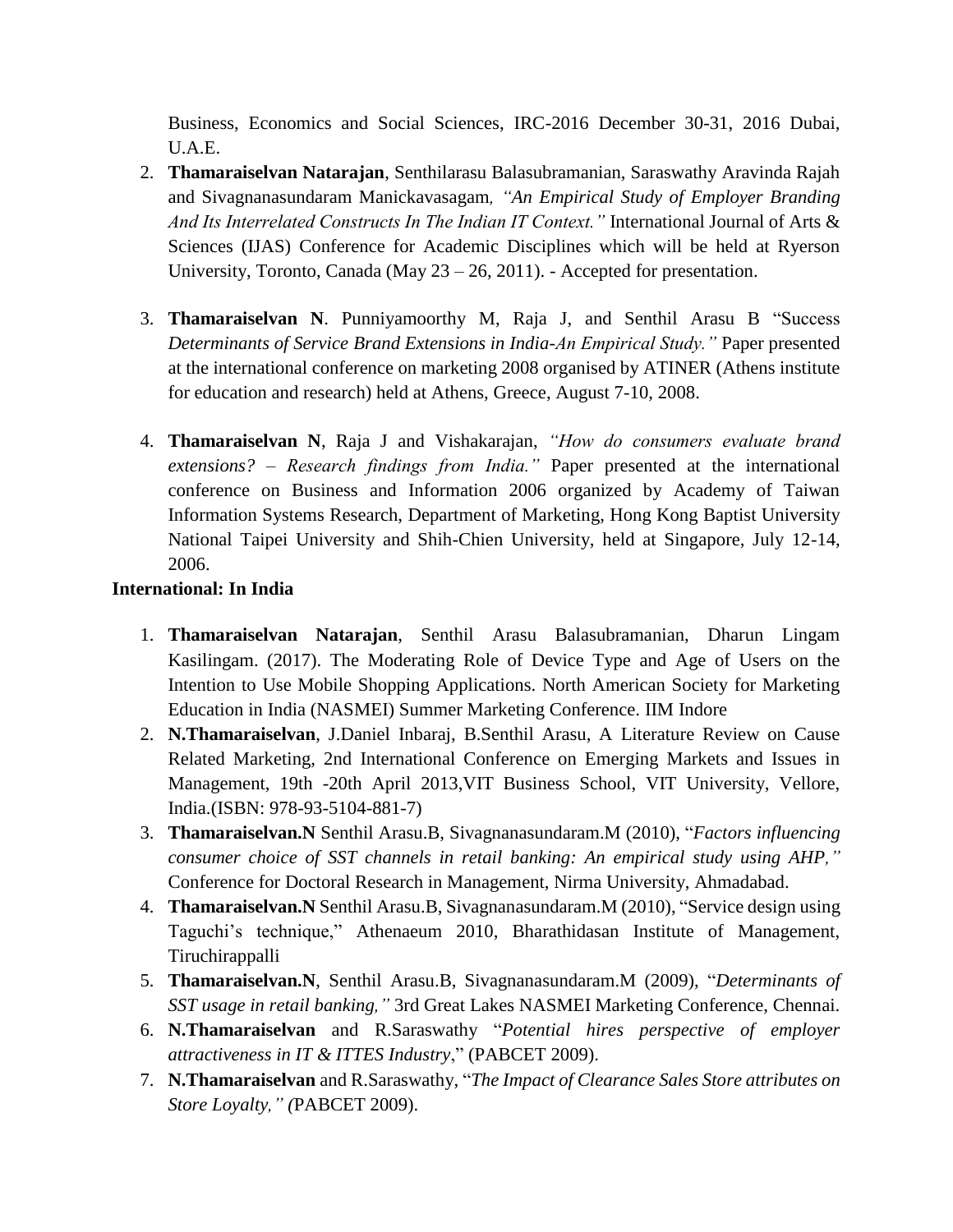- 8. **N.Thamaraiselvan** and R.Saraswathy, "*An empirical study of Employer Attractiveness Indian Perspective,"* Athenaeum 2010, Bharathidasan Institute of Management, Tiruchirappalli
- 9. **N.Thamaraiselvan** and R.Saraswathy, "*An Empirical Study of Most Attractive Employer in Indian IT Industry: existing employee perspective*," (ICMPSG 2010).
- 10. **N.Thamaraiselvan** and R.Saraswathy, *"Modeling Employee Branding : The Spin –Off of Employer Branding,"*( TRIM 2011)
- 11. **Thamaraiselvan N** and David Jawahar P*, "How do consumers evaluate service brand extensions? – Indian Insights,"* Paper presented at the International Conference on Marketing Strategies for emerging markets held at Indian Institute of Management, Kozhikode. December 12-13, 2004.

#### **National**

- 1. **N.Thamaraiselvan**, J.Daniel Inbaraj, B.Senthil Arasu, Cause Related Marketing-An Indian Way, National Conference on Recent Trends in Marketing-Opportunities and Challenges, 20th February 2013, National Institute of Technology, Tiruchirappalli, India.(ISBN: 978 93 81790 93 9).
- 2. **Thamaraiselvan N** and David Jawahar P, *Consumer evaluations of service brand extensions – Indian perspective.* Presented a paper in the Fourth National Seminar on Business Research held at PSG college of Technology, Coimbatore, December 02-03, 2005.
- 3. **Thamaraiselvan N** and David Jawahar P, *FMCG Brand extensions: Consumer evaluation Viewpoint.* Presented a paper at the Third National Seminar on Business Research held at PSG college of Technology, Coimbatore. November 19-20, 2004.
- 4. **Thamaraiselvan N** and David Jawahar P, Familiarity breeds profits: Brand extensions strategies in India. Presented in the National Seminar on Building brands in Indian Market held at Indian Institute of Management, Kozhikode. October 2003.
- 5. **Thamaraiselvan N** and Usha Nandhini N. *Service Sector: The Imperative to capture subjective factors for credit assessment*. Proceedings of the National Seminar on Management in Transition, held at Dept. of Management Studies, University of Madras, Madras, during February 20 -21, 2003.
- 6. **Thamaraiselvan N** and Usha Nandhini S. *To Extend or Not to Extend: Success Determinants of Brand Extensions.* Proceedings of the National Seminar on Management in Transition, held at the Dept. of Management Studies, University of Madras, Madras, during February 20 -21, 2003.
- 7. **Thamaraiselvan N** and David Jawahar P, *Recruitment in the New Age: Issues and Challenges.* Paper presented at the national seminar on Information Technology revolution and human resource management held at the Department of Management Studies Vidya Bharati Mahavidyalaya, Amravati, January 2002.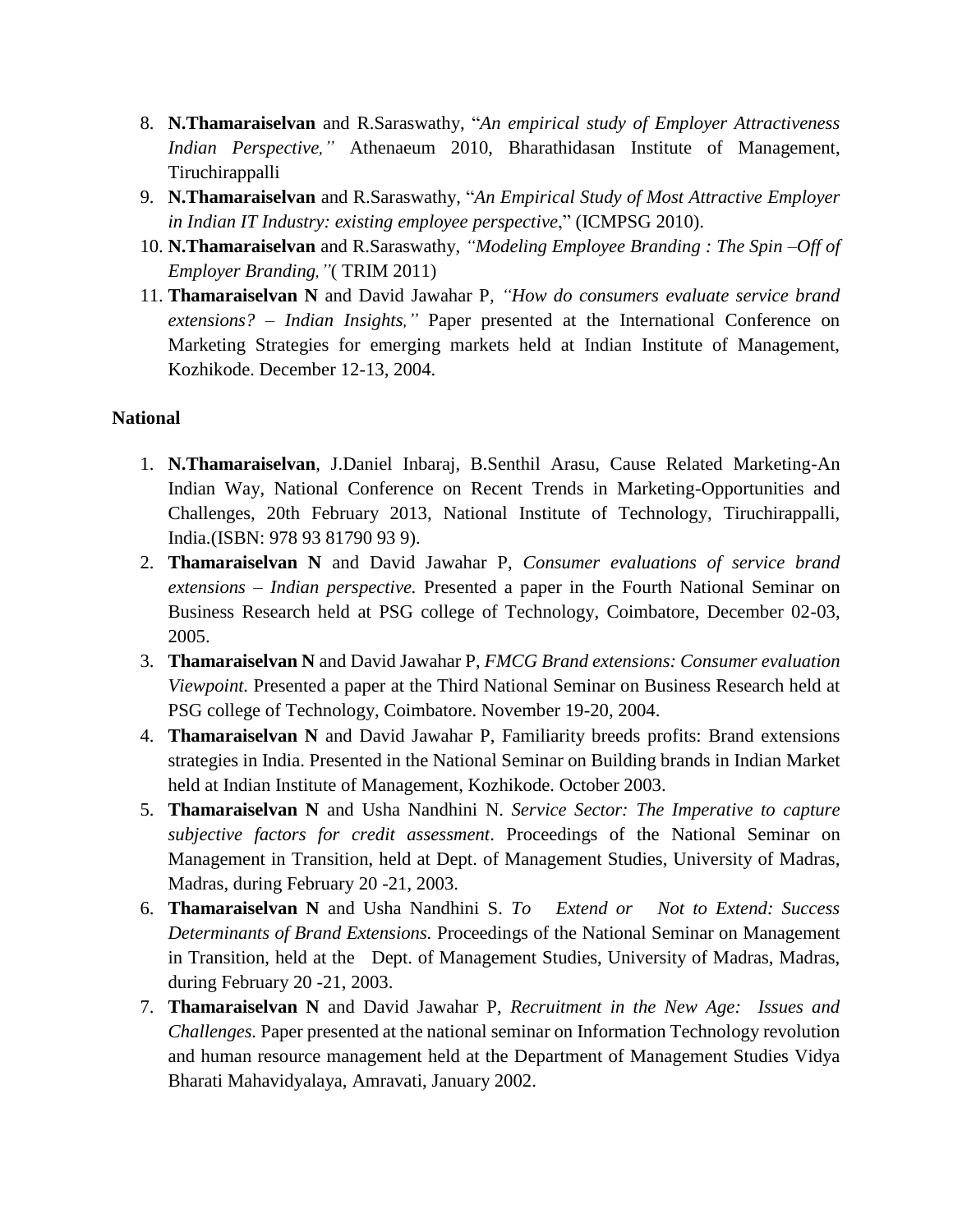8. **Thamaraiselvan N** and David Jawahar P, *Ethics in Advertising: Sense and Sensibility.*Paper presented *National* Seminar on "Ethics and Management: Emerging Issues in the New Millennium". Presented at the North Gujarat University, India on January 2002.

#### **Research Publications-Books, Chapters in a book**

International:

1. **Thamaraiselvan.N**, R.Saraswathy and M.Sivagnanasundaram (2011) "Snapshot of Personnel Productivity Assessment in Indian IT Industry", Global Business, Chapter 4.15 p.1094

National:

- 1. **Thamaraiselvan N**, David Jawahar P., *Familiarity Breeds Profits – Brand Extension Strategies in India,* Brand by Tapan K Panda, Excel Books 2003.
- 2. **Thamaraiselvan N**, Raja J, *FMCG Brand extensions: Consumer evaluation Viewpoint.* Contemporary Trends in Business Research, Nandagopal and Krishnaveni, Allied Publishers 2004, 172-188.
- 3. **Thamaraiselvan N,** David Jawahar P., *How do consumers evaluate service brand extensions?- Indian Insights,* Marketing Strategies for Emerging Markets, Rajendra Nargundkar and Tapan K Panda, Excel Books 2005, 238-254.
- 4. **Thamaraiselvan N**., Senthil Arasu B, Sivagnanasundaram M., "Service Design Using Taguchi's Technique" Ideas, Insights and Innovations on Management Research – An International Perspective, Editor P.David Jawahar, Macmillan Advanced Research Series 2010.

| S.<br>No.      | <b>Title of Activity</b>                                            | Date $(s)$                  | No. of<br><b>Days</b> | <b>Role/Venue</b>            |
|----------------|---------------------------------------------------------------------|-----------------------------|-----------------------|------------------------------|
|                | <b>Structural Equation Modeling: Basic and Advances</b><br>Analysis | December $1 -$<br>3, 2017   | 3                     | Coordinator /<br><b>NITT</b> |
| 2              | Data Analysis Using SPSS                                            | November $25 -$<br>27, 2017 | 3                     | Coordinator /<br><b>NITT</b> |
| 3              | Training Tomorrow's Teacher Teaching Through<br>Technology          | November $20 -$<br>24, 2017 | 5                     | Coordinator /<br><b>NITT</b> |
| $\overline{4}$ | Data Mining and Data Analytics                                      | November $13 -$<br>17, 2017 | 5                     | Coordinator /<br><b>NITT</b> |
| 5              | Research Colloquium on Business and Social<br>Sciences              | November $11 -$<br>12, 2017 | $\overline{2}$        | Coordinator /<br><b>NITT</b> |

### **FDP/Workshops/ Symposia/ Conferences/ Colloquia/Seminars Organized (as Chairman/ Organizing Secretary/ Convenor / Co-Convenor)**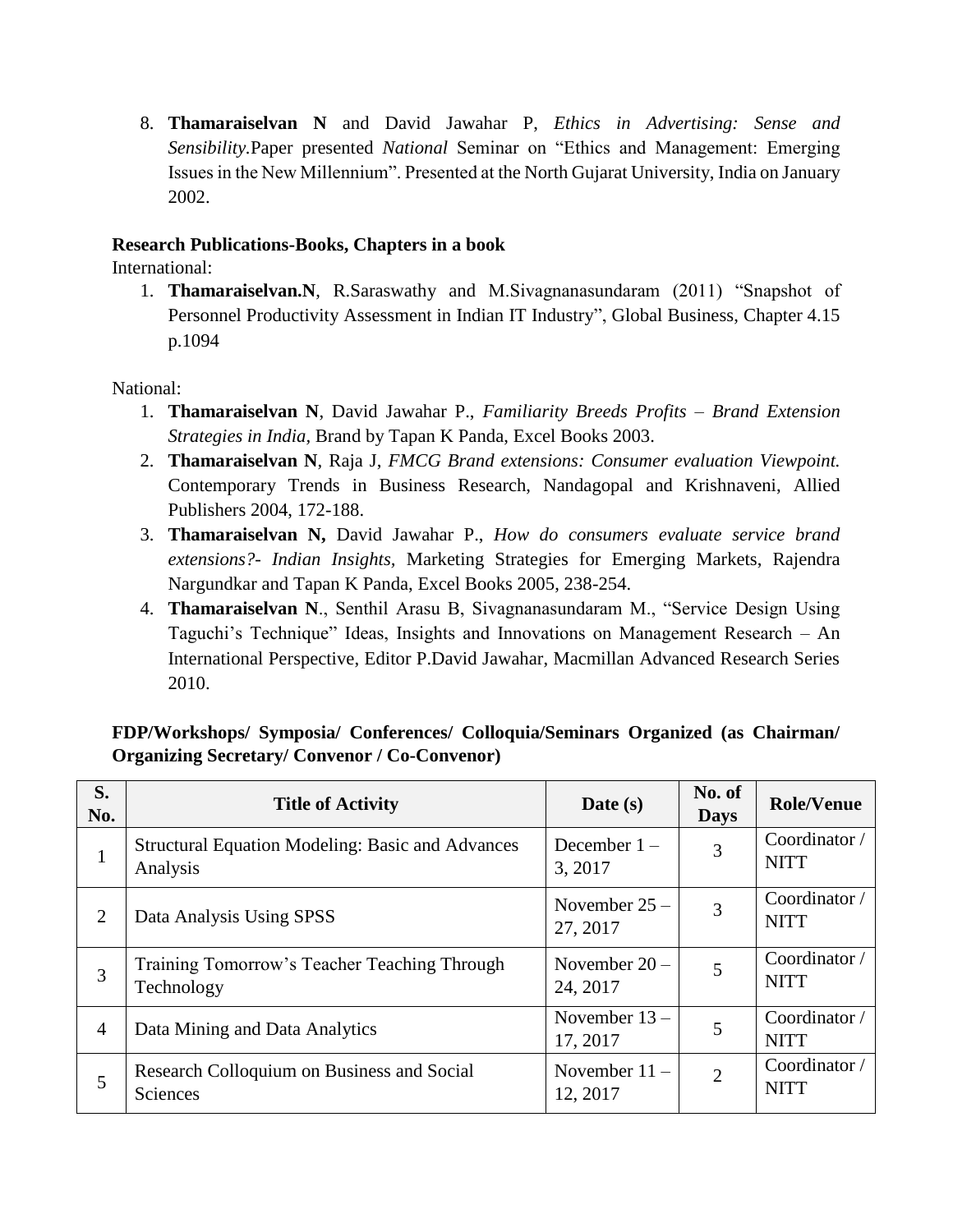| 6              | Empowering Teachers in Life Skills Education                                        | November $6-$<br>10, 2017              | 5              | Coordinator /<br><b>NITT</b> |
|----------------|-------------------------------------------------------------------------------------|----------------------------------------|----------------|------------------------------|
| $\overline{7}$ | Research Colloquium on Business and Social<br>Sciences                              | April $29 - 30$ ,<br>2017              | $\overline{2}$ | Coordinator /<br><b>NITT</b> |
| 8              | <b>Structural Equation Modeling: Basic and Advances</b><br>Analysis                 | April 28-30,<br>2017                   | 3              | Coordinator /<br><b>NITT</b> |
| 9              | Art of Edification Contemporary & Innovative<br>practices for effective teaching    | April 24 - 28,<br>2017                 | 5              | Coordinator /<br><b>NITT</b> |
| 10             | Data Analysis Using SPSS and R                                                      | April 21-23,<br>2017                   | 3              | Coordinator /<br><b>NITT</b> |
| 11             | Training of Trainers in Life Skills                                                 | February 27 to<br>March 3, 2017        | 5              | Coordinator /<br><b>NITT</b> |
| 12             | <b>Empower Faculty Development Program - Faculty</b><br>Members of IMTI Trichy      | June $30 -$ July<br>2, 2015            | 3              | Convener /<br>Munnar         |
| 13             | Imparting Soft Skills for Success and Life Skills for<br>Survival at the Work Place | November $24 -$<br>28, 2014            | 5              | Coordinator /<br><b>NITT</b> |
| 14             | Data Mining and Data Analytics                                                      | November<br>24-25, 2014                | $\overline{2}$ | Coordinator /<br><b>NITT</b> |
| 15             | Art of Teaching: Pedagogical Tools and Techniques<br>- Series III                   | November<br>17-21, 2014                | 5              | Coordinator /<br><b>NITT</b> |
| 16             | Data Mining and Data Analysis                                                       | March<br>10-14, 2014                   | 5              | Coordinator /<br><b>NITT</b> |
| 17             | The Art of Teaching: Pedagogical Tools and<br>Technique, Series -II                 | March<br>$3 - 7, 2014$                 | 5              | Coordinator /<br><b>NITT</b> |
| 18             | The Art of Teaching: Pedagogical Tools and<br>Technique                             | November 18-<br>22, 2013               | 5              | Coordinator /<br><b>NITT</b> |
| 19             | Marketing conclave "MPULSE-2012"                                                    | February 23rd,<br>2012                 | $\mathbf{1}$   | Chairman                     |
| 20             | Finance conclave "Finecture-2012"                                                   | March $31st$ ,<br>2012                 | $\mathbf{1}$   | Chairman                     |
| 21             | Human Resource Conclave " Avance2012-Emerging<br>trends in HR"                      | November $3^{\overline{rd}}$ ,<br>2012 | 1              | Chairman                     |
| 22             | General Management Conclave "Vyoog-2012"                                            | December 8 <sup>th</sup> ,<br>2012     | $\mathbf{1}$   | Chairman                     |
| 23             | Marketing Conclave "MPULSe-2013"                                                    | February, 23rd,<br>2013                | $\mathbf{1}$   | Chairman                     |
| 24             | Analytics conclave "SAMVID-2013"                                                    | August $18^{\text{th}}$ ,<br>2013      | $\mathbf{1}$   | Chairman                     |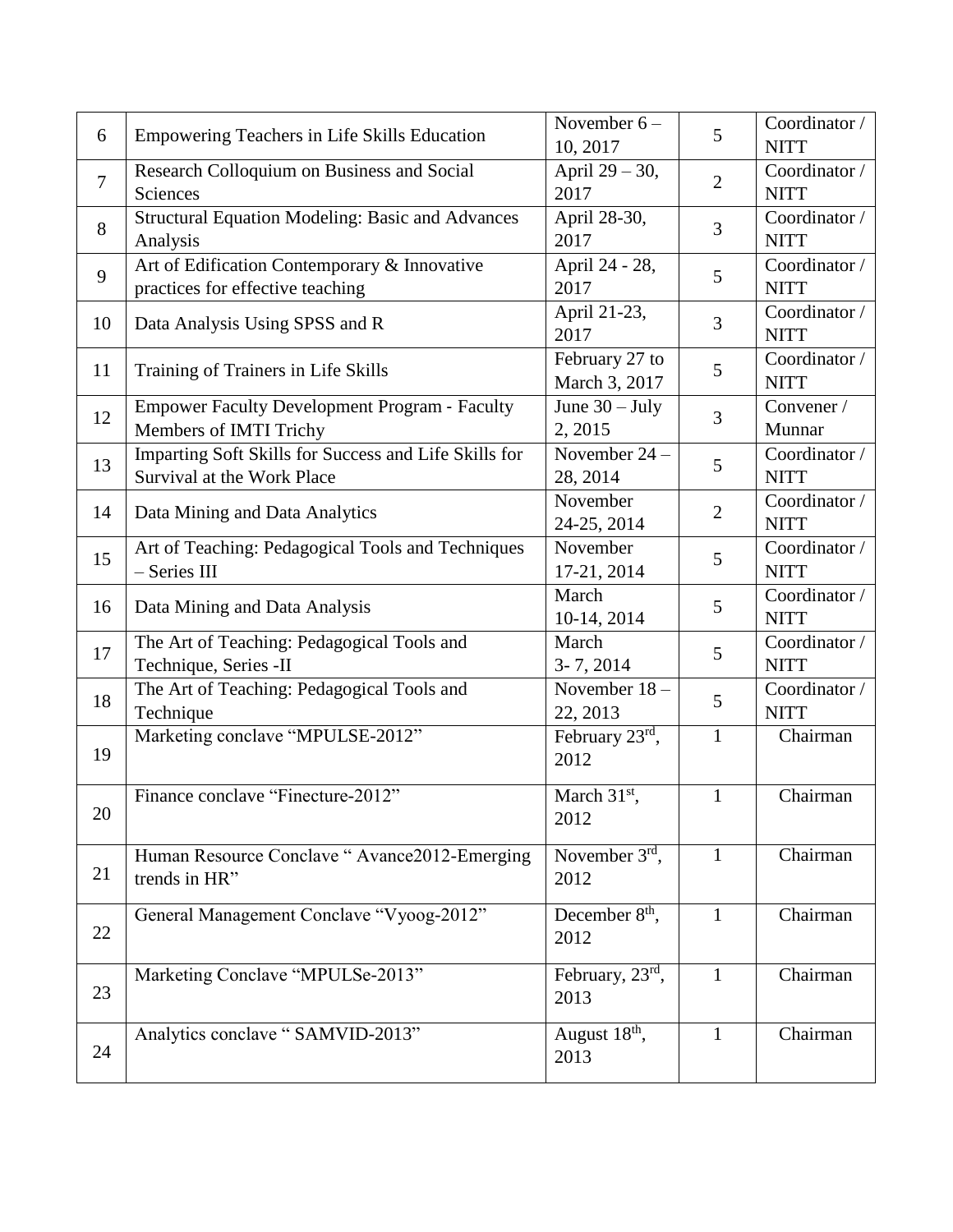| Date(s)<br>$201\overline{7}$           | <b>Title</b><br>of <sub>1</sub><br><b>Activity</b><br>The                                                                                                 | <b>Level of Event</b><br>(International/<br>National/<br>Local)<br>National | <b>Role</b><br>(Participant<br>/Speaker/<br>Chairperson,<br>Paper<br>presenter,<br>Any other) | <b>Event</b><br><b>Organized by</b><br>North                                                                            | <b>Venue</b><br><b>IIM</b> Indore |
|----------------------------------------|-----------------------------------------------------------------------------------------------------------------------------------------------------------|-----------------------------------------------------------------------------|-----------------------------------------------------------------------------------------------|-------------------------------------------------------------------------------------------------------------------------|-----------------------------------|
|                                        | Moderating<br>Role of Device<br>Type and Age<br>of Users on the<br>Intention<br>to<br>Mobile<br>Use<br>Shopping<br>Applications.                          |                                                                             | Participant                                                                                   | American<br>Society for<br>Marketing<br><b>Education</b> in<br>India<br>(NASMEI)<br>Summer<br>Marketing<br>Conference.  |                                   |
| December<br>$30-31,$<br>2016           | Multi-group<br>Analysis<br>of<br>Antecedents to<br>the Intention to<br>Mobile<br>Use<br>Shopping<br>Applications<br>between<br>different<br>device types. | International                                                               | Participant                                                                                   | 32nd<br>International<br>Research<br>Conference on<br>Business,<br>Economics<br>Social<br>and<br>Sciences, IRC-<br>2016 | Dubai, U.A.E.                     |
| $\overline{\text{Feb}}$ 11-12<br>2013. | Outbound<br>Experiential<br>Learning<br>Camp for<br>Team<br>Building and<br>Effective<br>Group<br>Dynamics                                                | National                                                                    | Participant                                                                                   | Adventure<br>Zone, NIT                                                                                                  | NIT Trichy                        |

**Participation in Workshops/ Symposia/ Conferences/ Colloquia /Seminars/ Schools**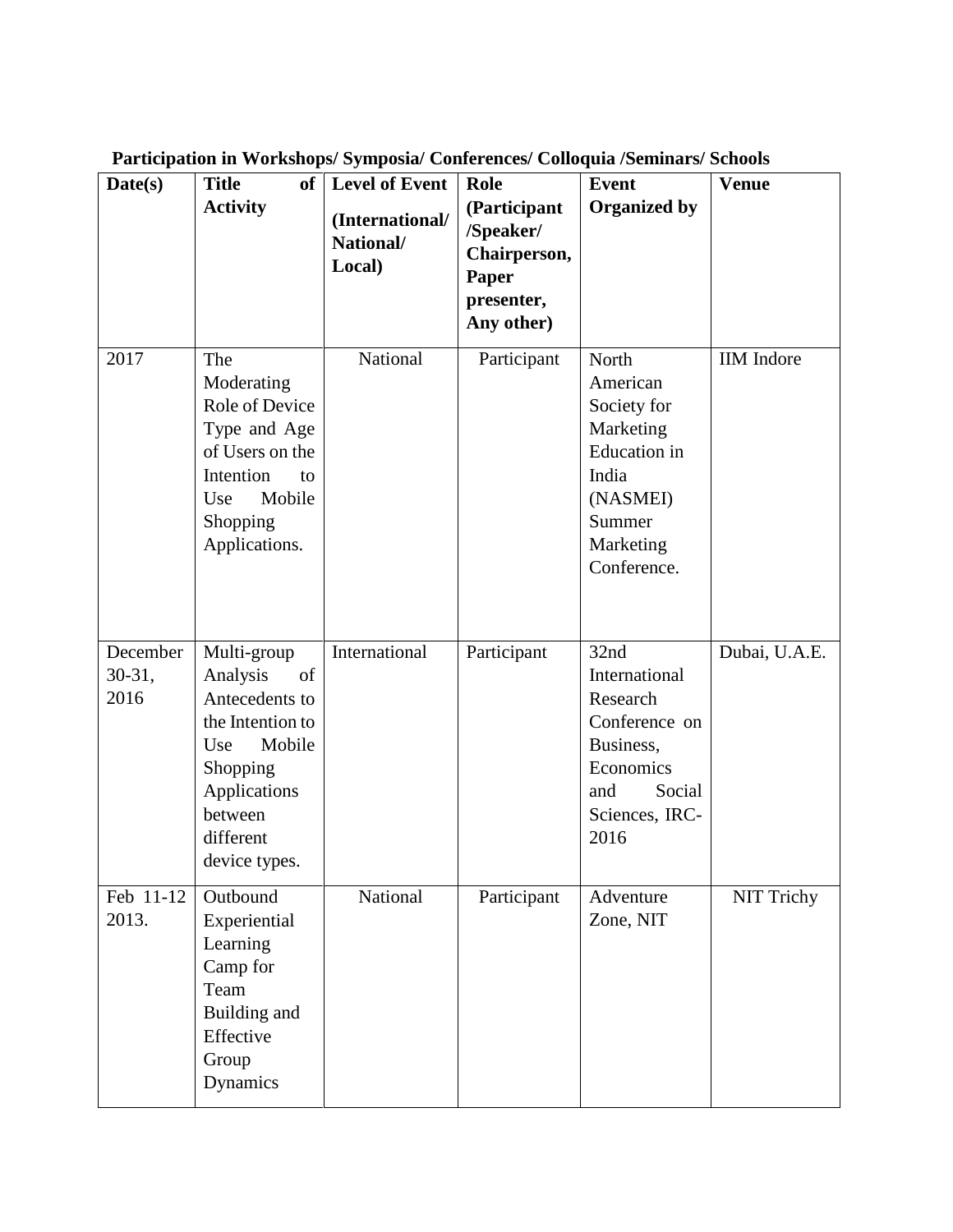| 15th -17th            | Cause Related          | International |             | Academy<br>of                 | <b>Indian Institute</b> |
|-----------------------|------------------------|---------------|-------------|-------------------------------|-------------------------|
| April                 | Marketing:<br>A        |               |             | International                 | of                      |
| 2013                  | Review<br>of           |               |             | <b>Business</b>               | Management,             |
|                       | Literature             |               |             | Conference                    | Bangalore,              |
|                       |                        |               |             | 2013                          | India.                  |
|                       |                        |               |             |                               |                         |
| May 9-10,             | Perspectives           | National      | Participant | TEQIP, NIT                    | <b>NIT Trichy</b>       |
| 2013                  | on Curriculum          |               |             |                               |                         |
| January,              | Emerging               | National      | Participant | <b>NIT</b>                    | Trichy                  |
| $22 - 23$             | Trends<br>in           |               |             |                               |                         |
| 2011                  | Supply Chain           |               |             |                               |                         |
|                       | and Changing           |               |             |                               |                         |
|                       | <b>Business</b>        |               |             |                               |                         |
|                       | Environment"           |               |             |                               |                         |
|                       |                        | National      |             | <b>IBS</b>                    |                         |
| February<br>$17-19$ , | Using<br>Simulation as |               | Participant |                               | Hyderabad               |
| 2010                  | Pedagogical            |               |             |                               |                         |
|                       | Tool<br>in             |               |             |                               |                         |
|                       | Marketing and          |               |             |                               |                         |
|                       | Strategy               |               |             |                               |                         |
|                       |                        |               |             |                               |                         |
| September             | Capstone               | National      | Participant | <b>CAPSIM</b>                 | Hyderabad               |
| $18-$                 | <b>Business</b>        |               |             | Management                    |                         |
| 19,2010               | Simulation             |               |             | <b>Simulations</b>            |                         |
|                       | Programme              |               |             | Inc.,<br>in                   |                         |
|                       |                        |               |             | ICRISAT,                      |                         |
| June                  | Effective              | National      | Participant | Carolina<br>N.                | Mysore                  |
|                       | Teaching:              |               |             | State                         |                         |
| 29 -<br>July          | Cooperative            |               |             | University and                |                         |
| 1,2009                | Learning               |               |             | Rebecca Brent,                |                         |
|                       |                        |               |             | Education                     |                         |
|                       |                        |               |             | Designs                       |                         |
|                       | Accrual                | National      | Participant | <b>TEQIP</b>                  | Tiruchirappalli         |
|                       | Accounting             |               |             | sponsored                     |                         |
| 31 March-             | <b>Systems</b>         |               |             | Programme                     |                         |
| 2 April,              |                        |               |             | conducted by                  |                         |
| 2008.                 |                        |               |             | National                      |                         |
|                       |                        |               |             | Institute of                  |                         |
|                       |                        |               |             |                               |                         |
|                       |                        |               |             |                               |                         |
|                       |                        |               |             | Technology<br>Tiruchirappalli |                         |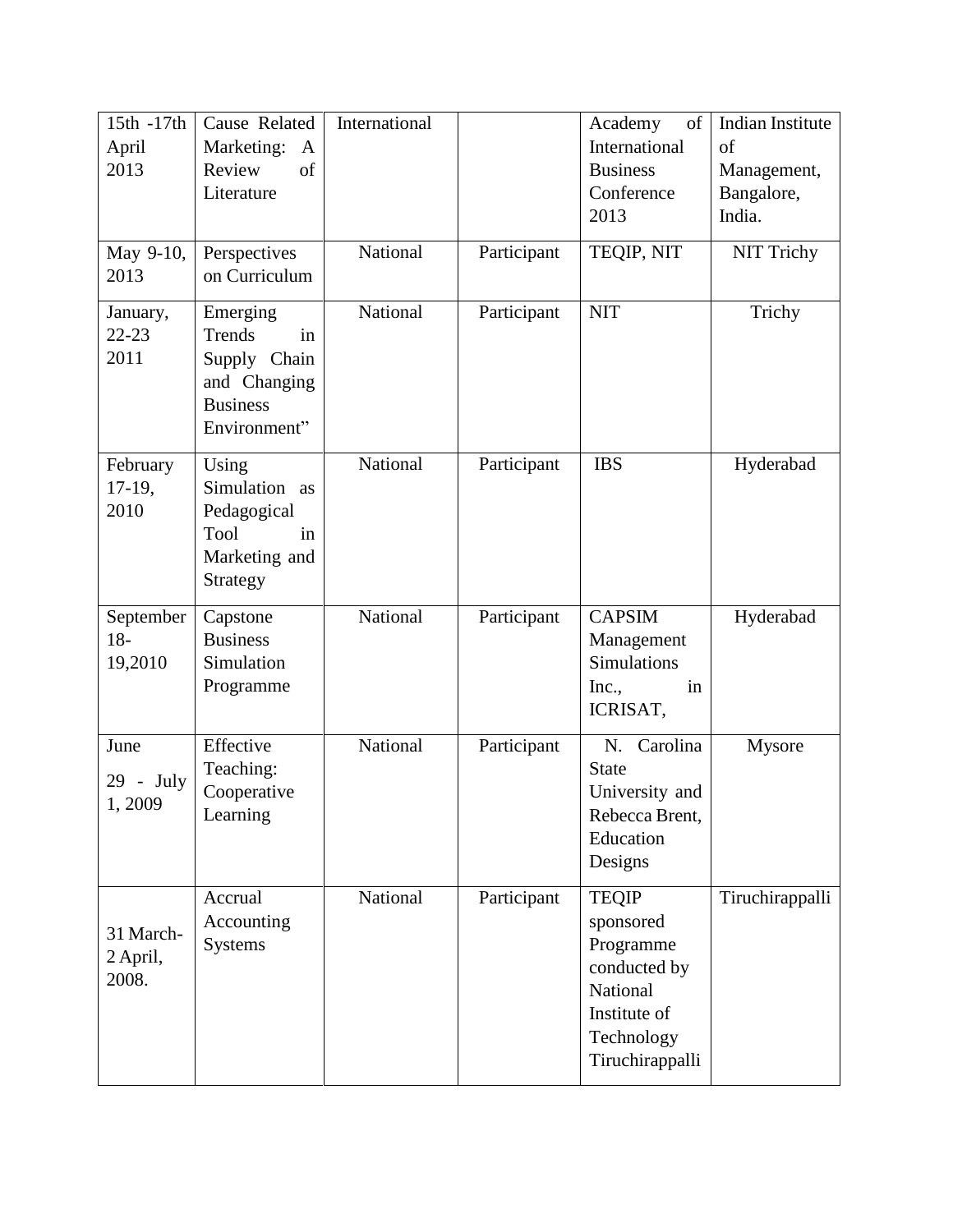| October<br>$2 - 4,$<br>2008.              | Seven<br>The<br>of<br>Habits<br>Highly<br>Effective<br>People                       | National | Participant | Franklin<br>Covey<br>south<br>Asia                    |           |
|-------------------------------------------|-------------------------------------------------------------------------------------|----------|-------------|-------------------------------------------------------|-----------|
| August, 8-<br>9,2008                      | Right<br>to<br>information<br>act, 2005 and<br>role<br>of<br>information<br>officer | National | Participant | National<br>Archive<br>of<br>India, RTI Cell          | New Delhi |
| July<br>$23-25,$<br>2007.                 | Educational<br>Excellence in<br>Colleges<br>and<br>Universities                     | National | Participant | Indian<br>Institute of<br>Management<br>Calcutta      | Calcutta  |
| January<br>$21-26,$<br>2006.              | Data Analytics<br><b>Business</b><br>for<br>Management                              | National | Participant | National<br>Institute of<br>Technology<br>Trichy      | Trichy    |
| March<br>$14-24$ ,<br>2005.               | E-business and<br>Supply Chain<br>Management                                        | National | Participant | <b>AICTE</b><br>sponsored<br>programme,<br><b>NIT</b> | Trichy    |
| January<br>$19-24,$<br>2005               | Services<br>Management                                                              | National | Participant | Indian<br>Institute of<br>Technology,<br>Madras       | Madras    |
| January<br>$24 -$<br>February<br>14, 2004 | Induction<br>Training<br>Programme in<br>Management                                 | National | Participant | Indian<br>Institute of<br>Management,<br>Kozhikode    | Kozhikode |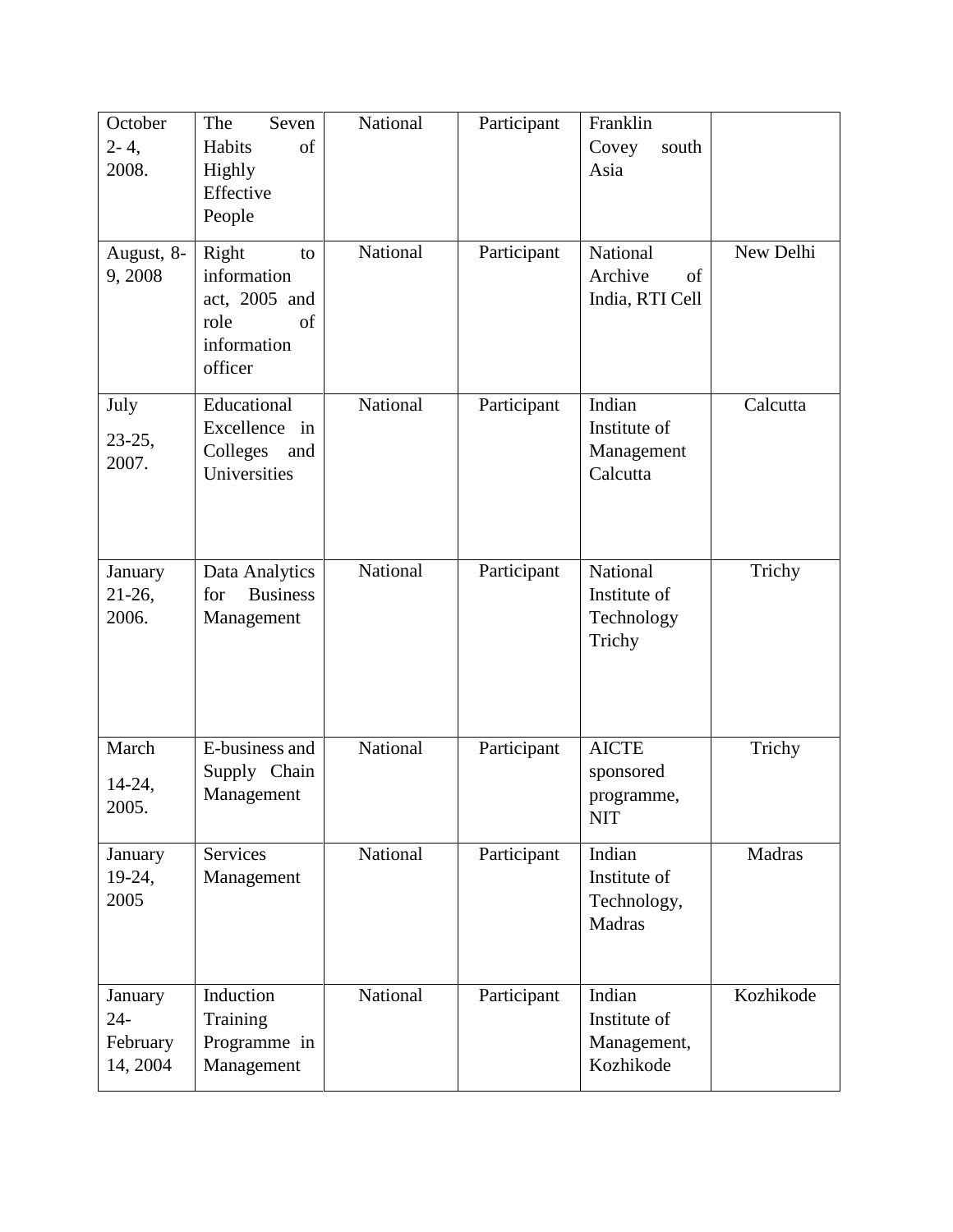|                                | for<br>Young<br>Teachers                                                    |          |             |                                                                                                                         |         |
|--------------------------------|-----------------------------------------------------------------------------|----------|-------------|-------------------------------------------------------------------------------------------------------------------------|---------|
| November<br>$11-15$ ,<br>2002. | Effective<br>management<br>of Sales Force<br>and<br>Distribution<br>Channel | National | Participant | <b>AICTE</b><br>sponsored<br>Quality<br>Improvement<br>Programme,<br>Management<br>Development<br>Institute,<br>Gurgaon | Gurgaon |

#### **Invited Talks delivered**

- Delivered lecture at the HR Intervention Programme for Promote Executives of BHEL, Tiruchirappalli during 21-10-2002 to 26-10-2002.
- Trainer at the Outbound Experiential Training Programme organized jointly by BHELSSIA and TREC-STEP from 01-09-2004 to 03-10-2004.
- Resource person for Management Development Programme for Trichy Engineering Cluster by TREC-STEP sponsored by United Nations Industrial Development Organisation (UNIDO) and Department of Science and Technology, India 2004.
- Resource person for Outbound Experiential Leadership Program for BHEL small-scale industries association, Tiruchirappalli conducted during July 17-19 2004.
- Trainer at the Experiential Training Programme organized jointly by BHELSSIA and TREC-STEP from 17-06-2005 to 19.06.2005.
- Resource person for Outbound Experiential Leadership Program for BHEL small-scale industries association, Tiruchirappalli conducted during October 1-3, 2005.
- Delivered guest lectures at various management institutes on Marketing, Services Marketing, and Strategic Marketing.
- Chaired the session in the Sixth International Conference On Supply Chain Management And Information Systems, organized by Department Of Production Engineering, NIT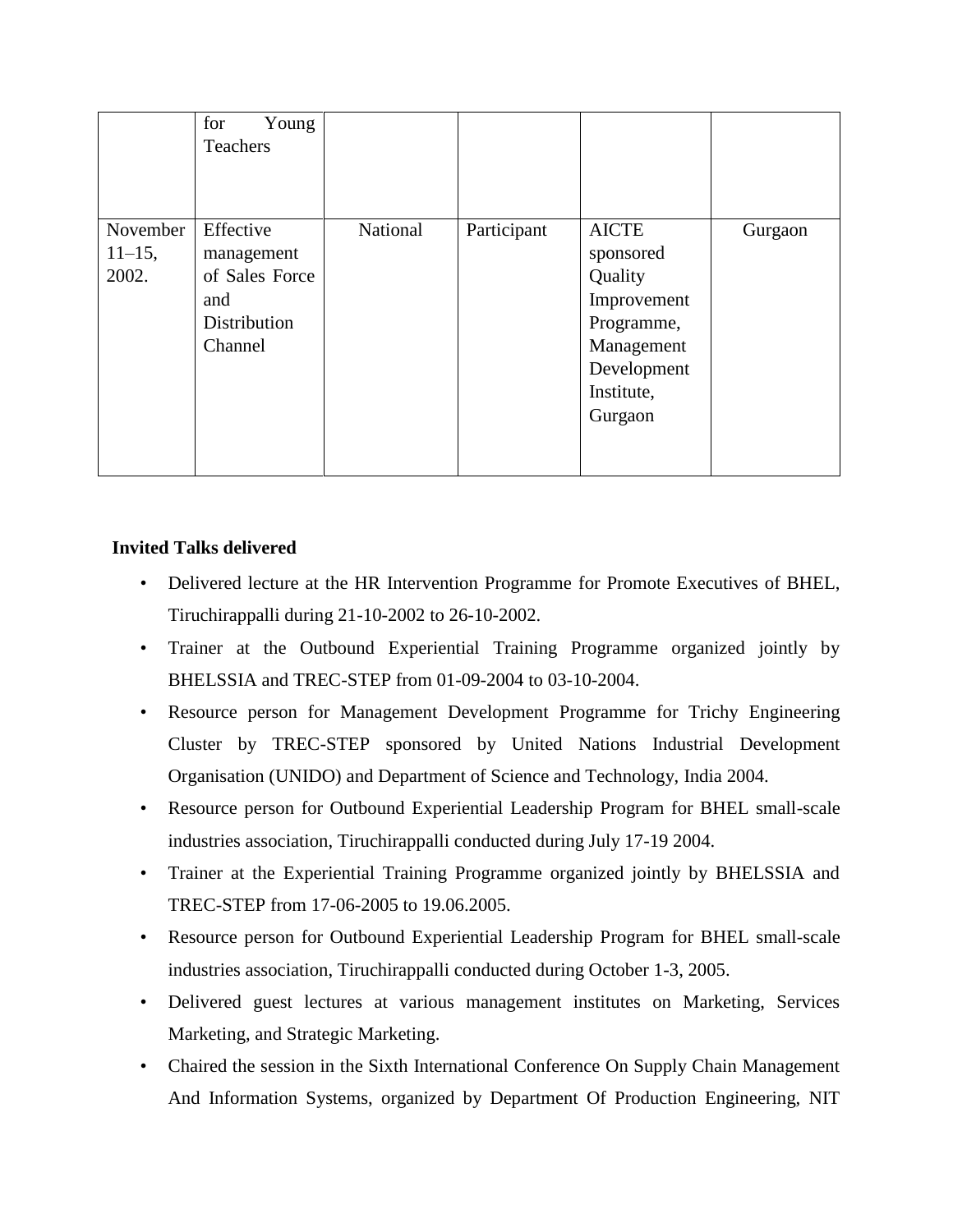Trichy, School of computing and technology University of East London, December 8-10, 2008

- Chaired the session on second International conference on Management Research "ATHENAEUM'08" conducted by Bharathidasan Institute of Management, Tiruchirappalli, February 15-16, 2008.
- Resource person for faculty development programme on "Application of research techniques and case methods in management" 25 August 2009.
- Resource person for one-day national conference on mobile marketing conducted by the CARE school of business management, Tiruchirappalli on April 18 2010.
- Resource person for three day workshop on "Analysis and Interpretation of Data in Research," February 9-11, 2011, conducted by Centre for research – department of economics, Arul Anandar college, Karumathur.
- Chaired the session on Marketing Track in a National level Seminar on "Emerging Trends in Management Research" on March 25, 2011.
- Resource person for state level seminar on "Emerging trends in Business Environment," on 20 March 2012.
- Resource person for "Business Analytics for Gen-Z Managers," 27 February 2014 conducted by CARE school of business management, Tiruchirappalli.
- Resource person for two days in a national conference on "Emerging trends in Banking and Insurance sectors," February 21-22, 2014 conducted by SASTRA university, Kumbakonam.

#### **Membership of Learned Societies**

| Type of Membership (Ordinary Member/ | Organization               | Membership No. with |
|--------------------------------------|----------------------------|---------------------|
| Honorary Member / Life Member )      |                            | date                |
|                                      |                            |                     |
| Life Member                          | Indian Society for         |                     |
|                                      | <b>Technical Education</b> |                     |
|                                      |                            |                     |

#### **Academic Foreign Visits**

| . | $\mathbf{v}$<br>√1S1t<br>Juration of<br>$\sim$<br>. | ogramme<br>$\ddot{\phantom{0}}$ |
|---|-----------------------------------------------------|---------------------------------|
|---|-----------------------------------------------------|---------------------------------|